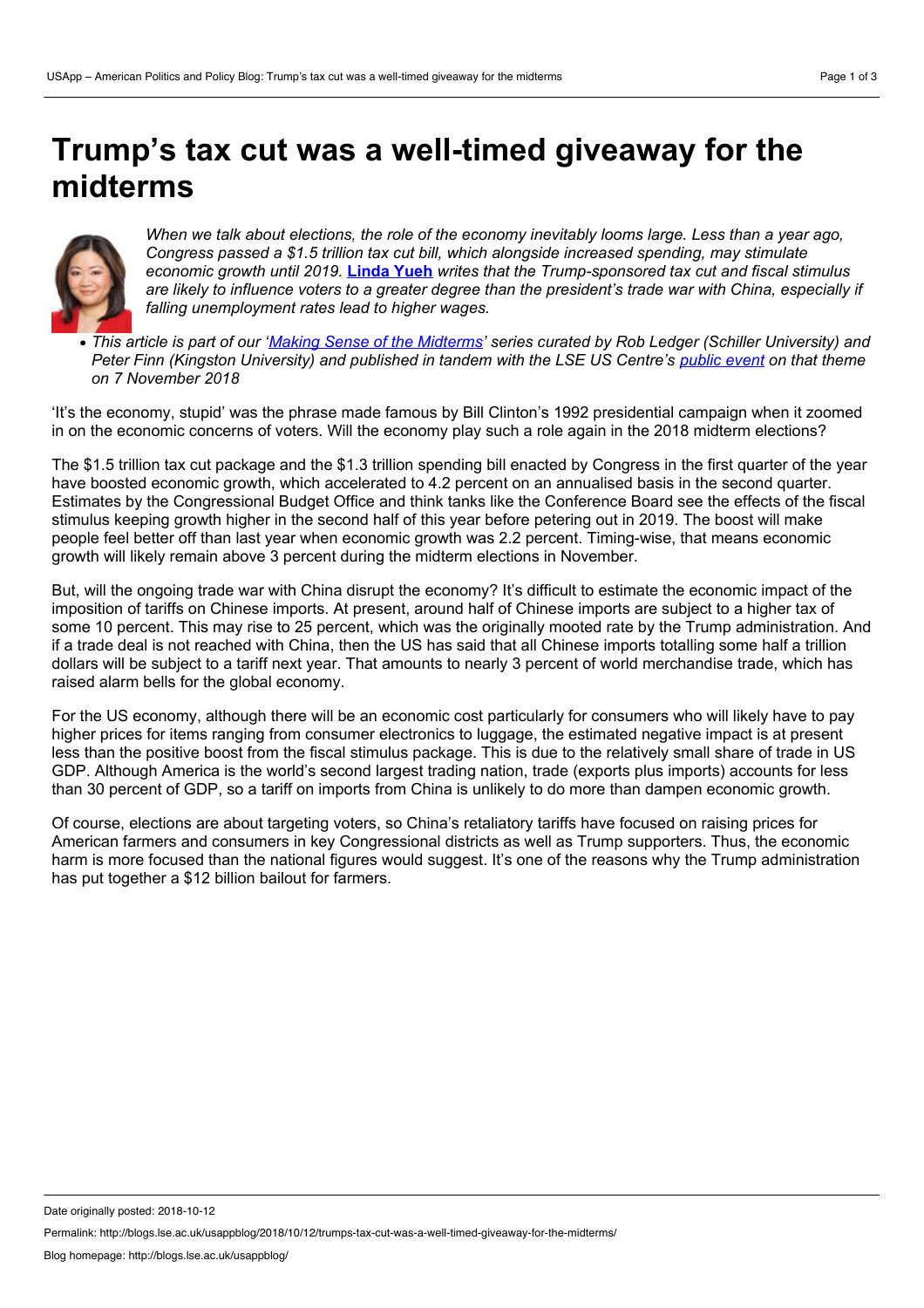

*["Personal](https://www.flickr.com/photos/86530412@N02/8265014953) Income Taxes Ver3" by [ccPixs.com](http://www.ccpixs.com/) is licensed under [CC](https://creativecommons.org/licenses/by/2.0/) BY 2.0*

But the economic impact stretches into investment decisions which are potentially costly. Since half of international trade is via global supply chains (the WTO [estimates](https://www.wto.org/english/res_e/statis_e/wts2018_e/wts2018chapter08_e.pdf) that half of trade are intermediate goods), tariffs can affect the investment decisions of multinational companies. Rather than choosing to locate, source and produce in the most efficient and cost-effective way, American and Chinese companies may start to reposition their production to avoid running afoul of political tensions. Investment decisions are harder to reverse than a tariff that can be removed tomorrow. Once the decisions have been made, funds are invested and people are relocated, so change is costly. Forcing companies into making less than efficient investment decisions will have an economic cost that is harder to estimate but will impact jobs and growth.

It's not the only cost. By not granting approval, China scuppered a \$44 billion M&A deal worked on for years by US tech company Qualcomm for Dutch chipmaker NXP. The wasted monies from such deals also add to the economic cost and could deter deals as well as private investment at a time when more investment is needed.

So, the overall economic impact of the US-China trade war is difficult to estimate. But, in the short-term, by the time of the midterm elections, trade tensions are unlikely to outweigh the positive impact from the fiscal stimulus.

Voters care not only about the economy generally, but specifically their own wages. With unemployment at record low levels, below 4 percent, and strong jobs growth each month, income is expected to pick up. After a decade where wage growth had lagged behind productivity growth or what a worker produces in an hour, better income growth will add to voters' positive views of the economy.

The electorate of course votes on a number of dimensions, which fall outside of economics. But their own economic circumstances play a role. And as US economic growth likely peaked in the second quarter of the year and will be substantially better than last year – that will factor favourably into voter perceptions of their members of Congress and Senators.

By the time the economy slows next year due to the fading stimulus and potentially an escalated trade war with China, the elections will be over. If the budget deficit remains high due to the tax cuts, then it may have an eventual impact on the economy, but not by the November midterms. So, it's a well-timed stimulus.

*Please read our comments policy before [commenting.](http://blogs.lse.ac.uk/usappblog/comments-policy/)*

Note: This article gives the views of the author, and not the position of USAPP – American Politics and Policy, nor *the London School of Economics.*

*Shortened URL for this post:* **<http://bit.ly/2CE4RTn>**

Date originally posted: 2018-10-12

Permalink: http://blogs.lse.ac.uk/usappblog/2018/10/12/trumps-tax-cut-was-a-well-timed-giveaway-for-the-midterms/